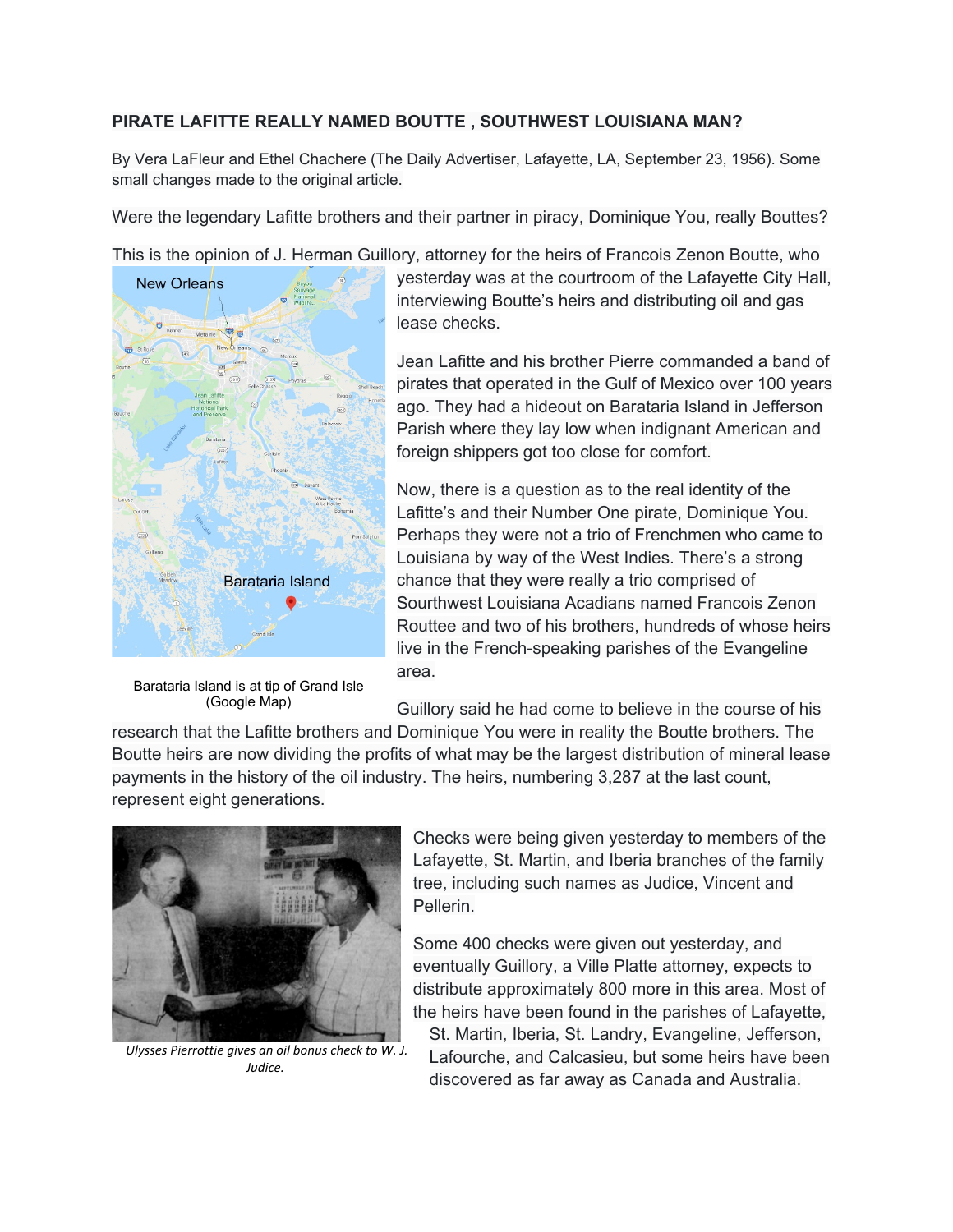About 100 heirs and representatives of others crowded the courtroom at 8 o'clock yesterday morning, when the distribution began.



*L to R: John W. Roy, Ulysses Pierrottie, Herman Guillory, Miss Edith Steckler*

Presiding over the thick sheaf of legal forms referred to as the family tree was Miss Edith Steckler, St. Martinville. Miss Steckler has been working with Ulysses Pierrcttie of Mamou. himself an heir, and the man who has spearheaded the search for heirs for about 20 years. (Pierrottie is a greatgreat-great-great-great grand nephew of Zenon.) As each heir was called forward, there was a general stirring and looking about. The heirs passed through the crew of clerks and lawyers sitting inside the courtroom railing.

First step toward getting a check was the identification of the heirs. Most of them had been previously notified of yesterday's distribution and were ready with certificates of birth or baptism. Some also held powers of attorney for other members of their families

## **2c to \$400**

After the identification was made, the heir had to execute the lease. In some cases this required several signatures and addresses Finally the heirs reached the final step in the process, and were handed their checks. Guillory said that checks distributed in the Lafayette area yesterday ranged from two cents to about \$400. Pierrottie, Miss Steckler, Mrs. Dan Robichaux, Guillorys daughter, and Mrs. Fred E. Builliard, were among those assisting with the distribution. Guillory himself has been hospitalized for a heart condition and was accompanied to yesterday's gathering by a nurse. The attorney left shortly after the proceedings began.

## **8 Generations**

Many have worked on the staggering job of tracing and contacting the over 3,000 heirs of the Boutte estate, but the man who has been heir hunting for the most extensive length of time is Pierrottie who has been working on the case for some 20 years. The search has taken Pierrottie in every court house and every Catholic church in Louisiana, painstakingly looking through old records and files in an attempt to trace the various branches of the family tree through the eight generations.

Pierrottie, who is himself an heir, received help in his 20-year search from his first cousin, John W. Roy of Opelousas. Roy assisted in contacting and tracing the heirs after they were discovered and securing their signatures on the leases.

At one time during the twenty-year search, Pierrottie's funds became completely depleted and his only recourse was to mortgage his personal property. Seeking the advice of a Ville Platte judge, he explained the facts of the case to him Do you play poker? the judge wanted to know. When Pierrottie looked quizzically at him the judge continued, "You have what could be likened to a straight flush, so you can hardly lose." Pierrottie took the advice of the judge and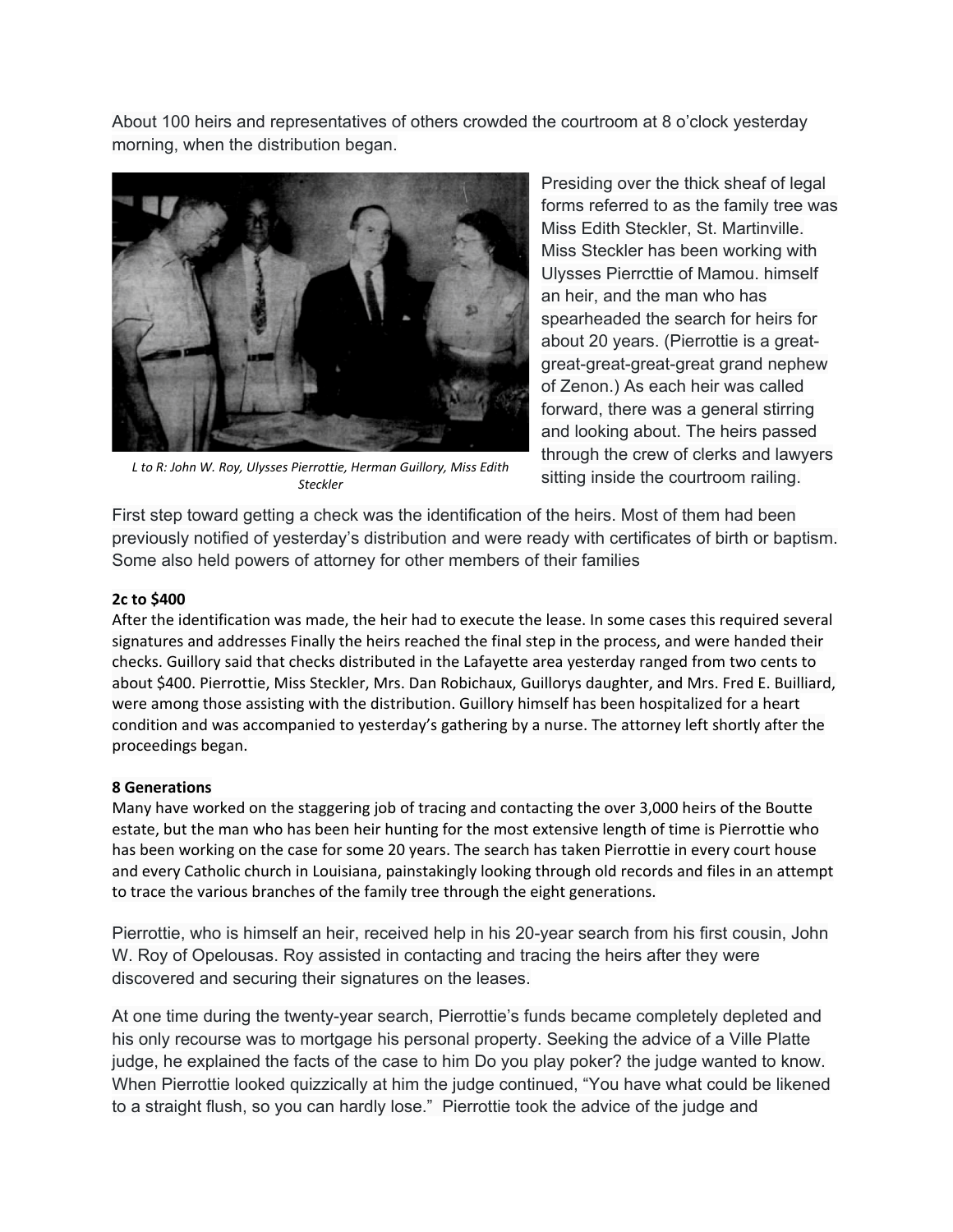mortgaged his property. That was in 1945, he said. Later had to sell half of it to redeem the other half. He will only be completely reimbursed when the case is officially cleared up. Pierrottie has retained Guillory to continue work on the legal ramifications of the case. Besides Guillory, other attorneys who have represented the heirs are A. H. Reed, Corwin B. Reed, Floyd J. Reed, Jack Voyles, Nilas J. Young, Dale, Richardson & Dale, and E. Leland Richardson.

### **Complicated History**

Pierrottie was the coordinator of the activities yesterday, calling forth the heirs in turn, assisting with the execution of the leases, and periodically switching from English to French as he explained the complicated history of the Boutte family and their island property.

He told the assembled heirs about his years of research and explained that the present lease bonus checks are small. After the land is fully developed, he said, many of the heirs will receive substantial monthly royalties as long as the oil and gas are produced.

He pointed out that the entire tract is still not under lease. About half of it is still undeveloped. "But we've got a good foundation," he said Now we can really roll up our sleeves and get to work. If you are patient, and give me your co - operation, the day will come when we will all have our rightful share.

Heirs present yesterday represented a cross - section of the population. There were teachers, farmers, housewives, attorneys, carpenters.

## **Typical Hassle**

Typical of the legal hassles and missing links involved in the search for heirs is one which came up in the courtroom this morning. Cyrus Provost, Lafayette, is an heir through one Doralice Judice, a niece of Zenon Boutte. Doralice was married to a de la Houssaye, and had one daughter. She later married Ludfroy Provost and had a daughter by him, Cyrus Provosts great grandmother, Celestine. But the records of this second marriage have been lost, and Cyrus and his family have been assembling the proof of their claim. Their claim will necessitate a redivision of one share of the royalties, and will thus mean another delay in the whole case.

Returning to the background of the island property, Guillory explained that according to historians, Zenon Boutte was a member of the band of pirates led by Jean Lafitte and in fact owned half of Barataria Island, where the pirates had their hideout.

Guillory says he has come to believe that the Lafitte brothers and Dominique You were in reality three of the Boutte brothers. As Guillory explained it, historians in the past have surmised that the Lafitte brothers came over to Louisiana from France by way of the West Indies. How could these men, strangers to that territory, suddenly know all the intricate and multitudinous turns and twists of the Louisiana bayous?

It is Guillory's presumption that they were the native Bouttes, an idea that he would like to discuss more thoroughly with contemporary historians. When Boutte. sold his half of the 2,000 acre island near the Gulf of Mexico in Jefferson Parish, a tract of some 800 acres remained in his possession. Zenon died childless in 1863, leaving his seven brothers and sisters as his sole heirs.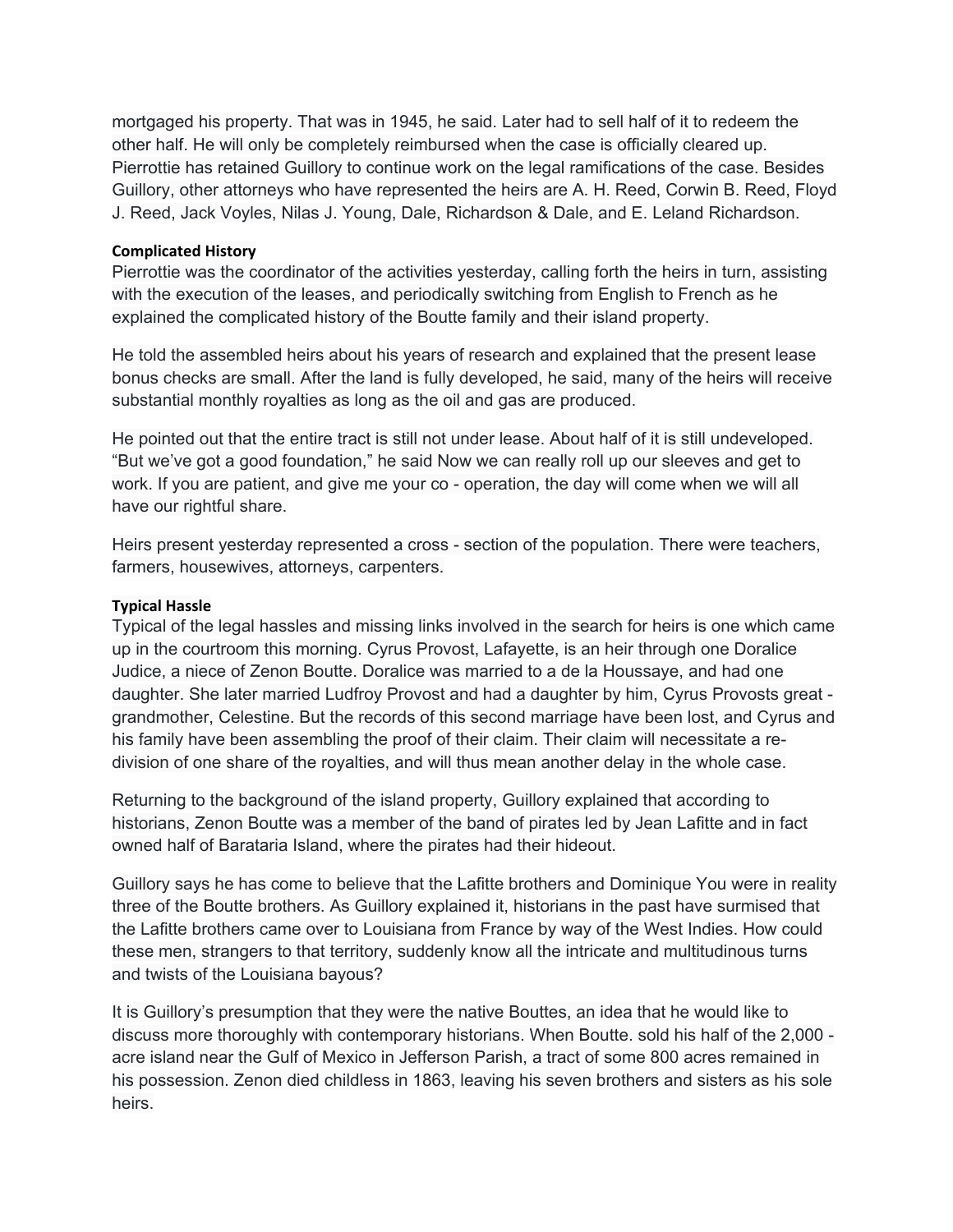### **Spanish Grant**

He was forgotten until 1932, when it was discovered that Barataria Island was rich in oil and gas deposits. Research disclosed that the entire island had been owned by Nonc Zenon [Uncle Zenon], as the family called him, and his uncle, Jean Baptiste Boutte. (The two had been granted the island by the king of Spain.) The research also revealed that when Zenon sold his half of the island, there remained unsold and in his name a strip lying across the island from Bayou Barataria to Bayou Perrot 5 arpents wide by 6 miles long.

At first, the oil operators believed that Zenon's uncle and former co-owner, Jean Baptiste Boutte, was his closest relative. His descendants, numbering some 265, took possession of the strip. But further investigation revealed that Zenon had left brothers and sisters, whose descendants would have inherited instead of those of the uncle, Jean Baptiste.

When oil operators became interested in the forgotten strip of land, an extensive research of heirship was undertaken. It was established that Zenon had actually left seven brothers and sisters at his death. Since Zenon died a widower, the descendants of these brothers and sisters inherited to the exclusion of the more remote collateral relatives, the heirs of Jean Baptiste Boutte, who had taken possession of the strip.

Guillory, the attorney retained by Pierrottie several years ago to continue the "heir - hunt," explained that in 1938 about 1,200 descendants of Zenon's brothers and sisters filed a suit in Jefferson parish against the descendants of Jean Baptiste Boutte in the form of an action to try title to the disputed tract.

After a court struggle of 19 years and three trips to the Supreme Court, the case was resolved with the recognition of the heirs of Zenon Boutte as the rightful owners of the land. In the meantime, Guillory continued, some 800 of the original 1200 who had filed the suit died, leaving large families scattered in many states of the Union and several foreign countries. The problem then was to find the present heirs and their correct names and addresses so that a valid oil and gas lease could be executed and the lands developed.

## **3,000 Name**

"After months of inquiry, a family tree consisting of over 3,000 names representing eight generations was finally constructed containing the correct names and addresses of the present living heirs. And it was to these heirs in the Lafayette, St. Martinville, and New Iberia areas that Guillory made distribution of oil bonus and trapping lease funds yesterday in the city hall, securing their signatures to an oil and gas lease for the California Company, which is presently developing Barataria Island. Distribution began on July 25, upon completion of the family tree, and to date the signatures of approximately 60 per cent of the interests in the oil and gas rights to the land have been secured. Heirs hold portions ranging from .000002 (1-500,000) to 0417 (1-24), the latter being the result of a double - cousin marriage with both sides being heirs. The majority of the checks presently being distributed is small, but it is expected that after the land is fully developed, they will be increased substantially. The entire royalty paid by the oil company will be received by the heirs. A one - eighth over-riding royalty will be paid the attorneys by the oil company itself. Barataria is proving to be a profitable island in more ways than one. Besides the oil production, the island is a rich trapping area, and a substantial stand of cypress timber